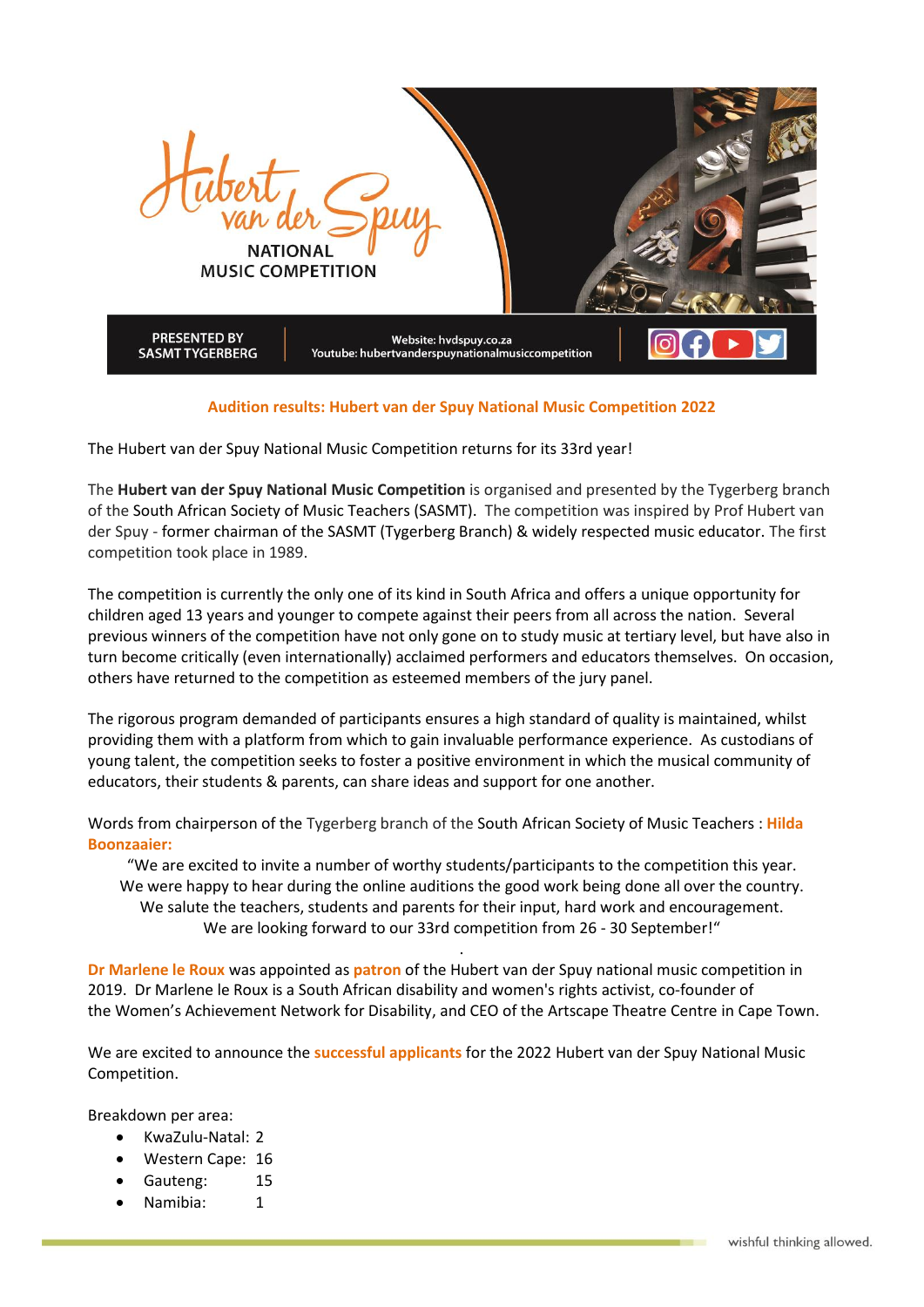In total: 34 participants. For each region we will list the name and surname of the participant, age, instrument and region.

## From **KwaZulu-Natal (2)**:

| Shin-Yih Aerin | Chen | ∸∸ | Piano | KwaZulu Natal |
|----------------|------|----|-------|---------------|
| Weiru          | Yan  | ᅩ  | Piano | KwaZulu Natal |

#### From **Western Cape (16):**

| Anneline       | Steenkamp       | 11 | Piano     | <b>Western Cape</b> |
|----------------|-----------------|----|-----------|---------------------|
| Daniel         | <b>Bursey</b>   | 13 | Piano     | <b>Western Cape</b> |
| Eléna Anna     | Monvoisin       | 12 | Piano     | Western Cape        |
| Ethan          | Xing            | 13 | Piano     | <b>Western Cape</b> |
| Faith          | Boer            | 13 | Clarinet  | <b>Western Cape</b> |
| Isolde         | Venter          | 8  | Piano     | <b>Western Cape</b> |
| Jean Tai A'koh | Julius          | 10 | Piano     | <b>Western Cape</b> |
| Lea            | Snyman          | 8  | Piano     | <b>Western Cape</b> |
| Ling Xi        | Fu              | 8  | Piano     | <b>Western Cape</b> |
| Mia            | Newman          | 10 | Violin    | <b>Western Cape</b> |
| Misha          | van der Merwe   | 13 | Cello     | <b>Western Cape</b> |
| Nina           | <b>Cilliers</b> | 12 | Violin    | <b>Western Cape</b> |
| Quinn          | Goliath         | 13 | Saxophone | <b>Western Cape</b> |
| Rebecca        | Gray            | 12 | Cello     | <b>Western Cape</b> |
| Shiloh Anotida | Chifamba        | 12 | Violin    | <b>Western Cape</b> |
| Vidya          | Bhoola          | 10 | Cello     | <b>Western Cape</b> |

# From **Gauteng (15)**:

| Annabelle           | Chen          | 11 | Piano  | Gauteng |
|---------------------|---------------|----|--------|---------|
| Annalou             | Herman        | 13 | Flute  | Gauteng |
| Annie               | Chang         | 12 | Violin | Gauteng |
| Elrie Lize          | Moolman       | 11 | Piano  | Gauteng |
| Hannah              | <b>Marais</b> | 6  | Piano  | Gauteng |
| Ines Rosa           | Bregman       | 13 | Flute  | Gauteng |
| Jayden              | Li            | 12 | Cello  | Gauteng |
| Lara                | Meiring       | 12 | Piano  | Gauteng |
| Laylah              | van Straaten  | 8  | Piano  | Gauteng |
| Lily                | Weissenberger | 12 | Harp   | Gauteng |
| Naomi               | van Straaten  | 11 | Piano  | Gauteng |
| Sebastian           | Swanepoel     | 13 | Piano  | Gauteng |
| Vivienne            | Chen          | 9  | Violin | Gauteng |
| Zhoufeng (Benjamin) | Du            | 13 | Piano  | Gauteng |
| Ziné                | Mostert       | 13 | Piano  | Gauteng |

# From **Namibia (1)**:

| Nei<br>Piano<br>mibia<br>Samuel<br>. . |
|----------------------------------------|
|----------------------------------------|

The competition week will run from 26 - 30 September at the Hugo Lambrechts Music Centre in Parow. The competition final will be live streamed on 30 September from our YouTube channel.